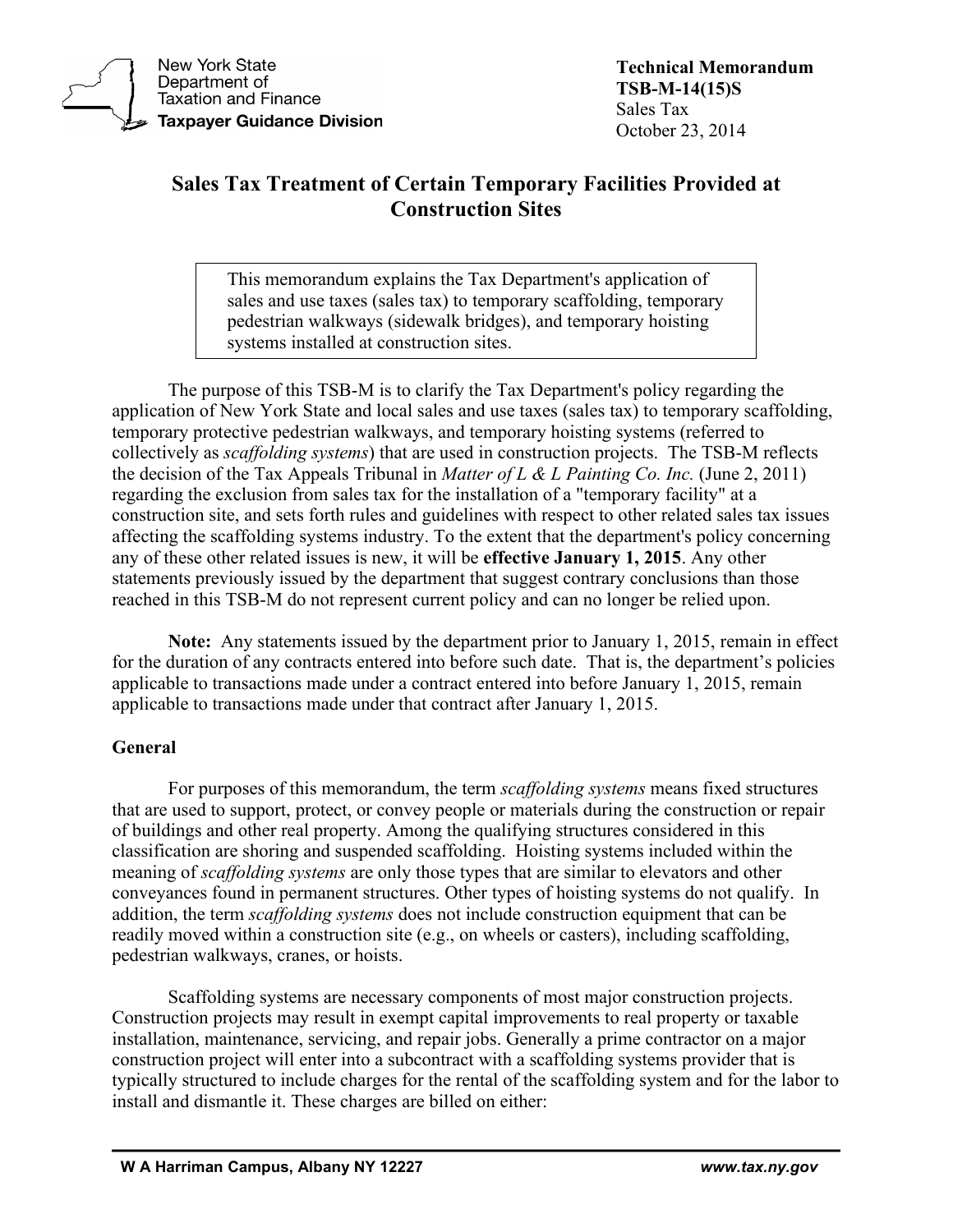- a lump sum basis for all aspects of the service, including but not limited to, rental, installation, and dismantling of the scaffolding system; or
- a separately stated basis that reflects itemization of the various rental and labor components (the rental charge is typically a minority percentage of the total charge for the contract).

A subcontract to furnish, install, and dismantle a scaffolding system at a construction site is considered to be a subcontract to provide a service (*scaffolding service*), irrespective of whether the subcontract is billed on a lump sum or a separately stated basis. The subcontractor would owe sales tax on its purchases or rentals of scaffolding materials, and would be ineligible to claim the resale exclusion (i.e., cannot provide its supplier with Form ST-120, *Resale Certificate*).

### **Applicable tax law and regulations**

For construction projects in general, a contractor's receipts from the sale of installing tangible personal property are subject to sales tax under Tax Law section  $1105(c)(3)$ , and receipts from the sale of maintaining, servicing, or repairing real property are subject to sales tax under section 1105(c)(5). However, sales tax is not imposed on services for the installation or construction of a capital improvement to real property.

In order for a construction project to constitute a capital improvement, the criteria in Tax Law section 1101(b)(9) must be satisfied. To constitute a capital improvement, section 1101(b)(9) requires that the construction project result in an addition or alteration to real property that:

- substantially adds to the property's value or appreciably prolongs its useful life;
- becomes part of the property or is permanently affixed so that removal would cause material damage to the property or article itself; and
- is intended to be a permanent installation.

Capital improvements to real property are distinguished from maintaining, servicing, and repairing real property by the "end result" test. If the end result of the services is the repair or maintenance of real property, the services are taxable. If the end result of the same services is a capital improvement to the property, the services are not taxable (20 NYCRR 527.7[b][4]).

The exclusion from sales tax on the services of installing or constructing a capital improvement extends to charges for the "installation of materials and labor" to provide "temporary facilities at construction sites," including temporary protective pedestrian walkways, where the temporary facility is a necessary prerequisite to the construction of the capital improvement. The following provisions of section 541.8(a) of the regulations pertain to subcontracts to provide certain temporary facilities at capital improvement construction sites:

Subcontracts to provide temporary facilities at construction sites, which are a necessary prerequisite to the construction of a capital improvement to real property, are considered a part of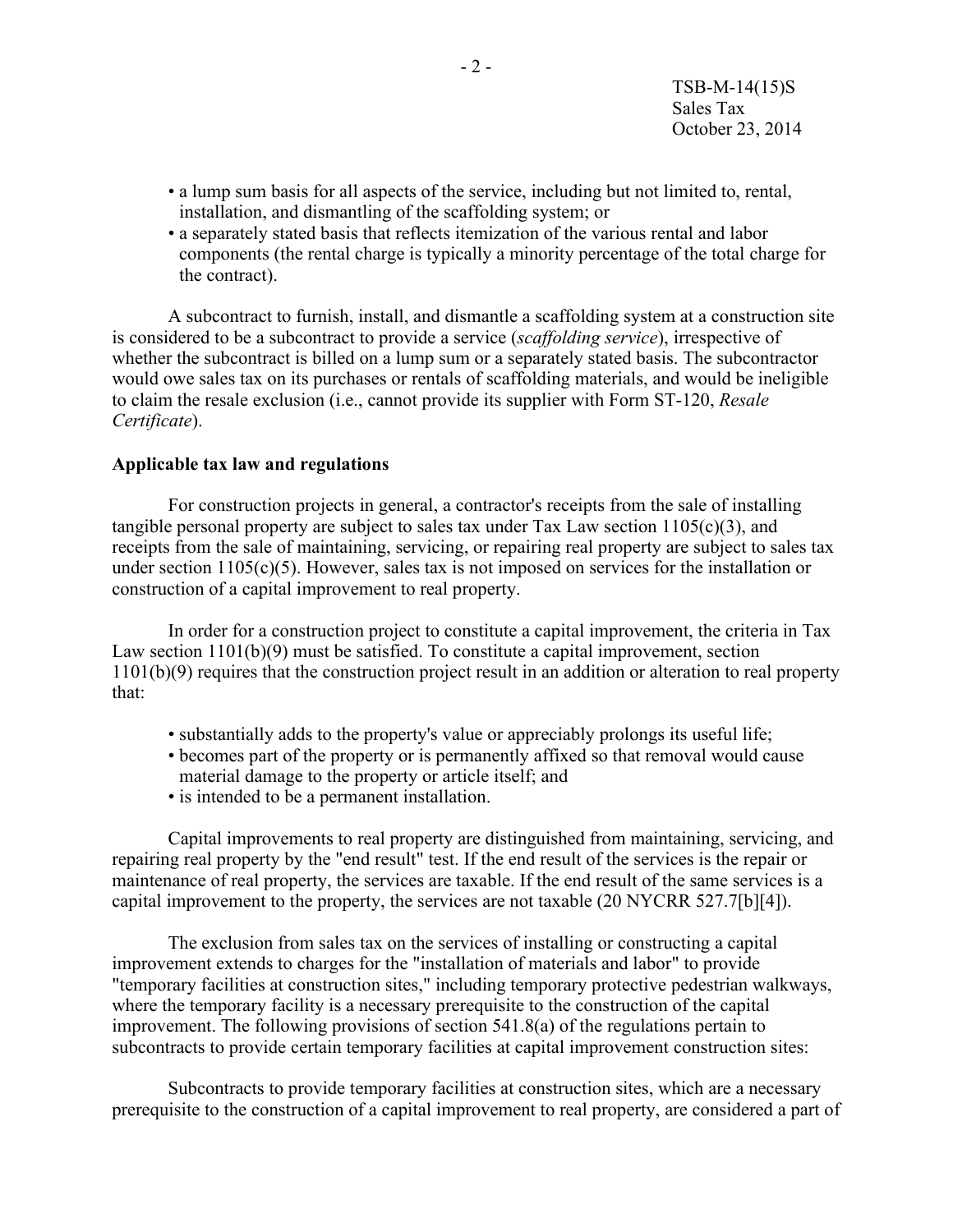TSB-M-14(15)S Sales Tax October 23, 2014

the capital improvement to real property. Charges for installation of materials and the labor to provide temporary heat, temporary electric service, temporary protective pedestrian walkways, and temporary plumbing by a subcontractor are therefore not subject to tax provided the subcontractor receives a copy of the properly completed certificate of capital improvement issued by the customer to the contractor.

Accordingly, the determination of whether the installation of a temporary facility is subject to sales tax depends on the nature of the underlying work being performed at the construction site where the facility is installed. If the construction project qualifies as a capital improvement, then the charges for the installation of the temporary facility are not subject to sales tax. If the construction project does not qualify as a capital improvement, then the charges for the installation are subject to sales tax.

### **Tax Department policy**

The following sections describe the Tax Department's policy with respect to charges for temporary facilities at construction sites and the applicability of section 541.8 of the sales tax regulations to the taxability of scaffolding systems.

### Scaffolding services provided in capital improvement projects

When provided in connection with a capital improvement project, a scaffolding service is one of the services covered by the exclusion from sales tax described in section 541.8(a) of the regulations. As a result, amounts charged by a subcontractor for scaffolding services qualify as charges for a "temporary facility" that are not subject to sales tax provided that the underlying construction project qualifies as a capital improvement. Accordingly, all charges made by a subcontractor for materials and labor necessary to provide a scaffolding service at a construction site are not subject to sales tax if the end result of the underlying construction project, when viewed as a whole, qualifies as a capital improvement and is supported by the issuance of a valid Form ST-124, *Certificate of Capital Improvement*. Both lump sum and separately stated contracts are treated the same for sales tax purposes.

When a subcontractor provides scaffolding services in connection with a construction project that qualifies as a capital improvement, the subcontractor is, however, liable for the payment of sales tax on its own purchases or rentals of materials acquired to provide the scaffolding service because these purchases and rentals do not qualify as purchases for resale (20 NYCRR 541.8[b]). This sales tax liability also applies to purchases and rentals of materials from a related entity. That is, if the subcontractor purchases or rents a scaffolding system from a related entity, the charge for the purchase or rental is subject to tax. Moreover, the charge must be reasonable in view of prevailing market sale or rental prices for the scaffolding system.

**Example 1:** *A subcontractor contracts with a prime contractor constructing an office building to provide the materials and labor necessary to furnish a temporary scaffolding system to support the various trades in performing their work. The contract includes separately stated charges for rental, installation, and dismantling of the scaffolding system. The subcontractor must purchase a quantity of tubing, clamps, and platforms in*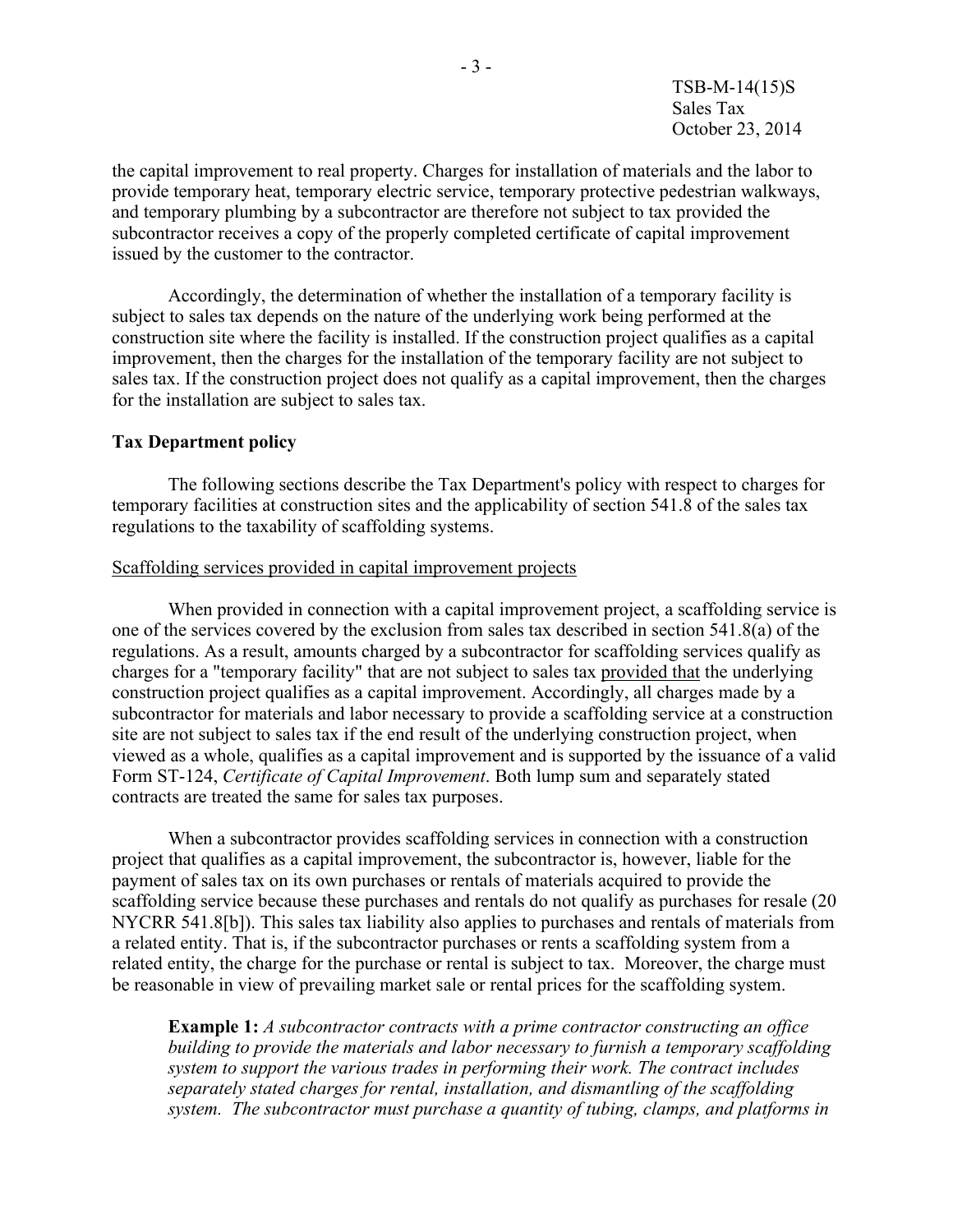TSB-M-14(15)S Sales Tax October 23, 2014

*order to provide the scaffolding service. The scaffolding service is considered a necessary prerequisite to the construction of a capital improvement and, therefore, the subcontractor's separately stated charges to the prime contractor for rental, installation, and dismantling of the scaffolding system are not subject to sales tax. However, the subcontractor must pay the sales tax due on its purchases of all materials needed to provide the scaffolding service, even if purchased from a company that is the subcontractor's wholly-owned affiliate. Charges by the affiliate to the subcontractor for the materials must be reasonable, reflecting a fair market value.*

### Scaffolding services provided in installation, maintenance, servicing, or repair projects

A scaffolding service provided as part of a taxable installation, maintenance, servicing, or repair project is a taxable service and is subject to sales tax whether billed on either a lump sum or separately stated basis. The rental, installation, and dismantling of the scaffolding system are all elements of the total receipts for the scaffolding service that are subject to sales tax. The subcontractor or repairman must charge sales tax to the prime contractor on the complete lump sum charged for the scaffolding service or, alternatively, on all of the separately stated charges including dismantling of the scaffolding system.

When a subcontractor or repairman provides scaffolding services in connection with a taxable installation, maintenance, servicing, or repair project, the subcontractor or repairman is liable for payment of sales tax on its purchases of the materials obtained to provide the scaffolding service because the subcontractor or repairman is using the materials for its own purposes to perform construction activities subject to tax. The materials do not become a "physical component part" of the property serviced and are not actually transferred to the customer as required for application of the exclusion from tax under Tax Law section 1101(b)(4)(i). Moreover, the purchase of the scaffolding service by the prime contractor does not qualify as a purchase for resale because the prime contractor is using the service for its own purposes and will not be reselling it.

**Example 2:** *The facts are the same as in Example 1 except the work being performed by the prime contractor is a taxable repair job and not a capital improvement. In this situation the scaffolding service itself is a taxable service and therefore the subcontractor's separately stated charges to the prime contractor for rental, installation, and dismantling of the scaffolding system are subject to sales tax. The subcontractor is liable for the sales tax due on its purchases or rentals of all materials obtained to provide the scaffolding service.*

#### Scaffolding materials purchased outside of New York State

A subcontractor's out-of-state purchases or rentals of materials that are used to provide scaffolding services within this state are subject to use tax on the date the materials are first brought into New York State. The tax is based on the purchase price of the materials, unless:

• the materials are used outside this state by the subcontractor for more than six months prior to their use in New York, in which case the tax is based on the lesser of the